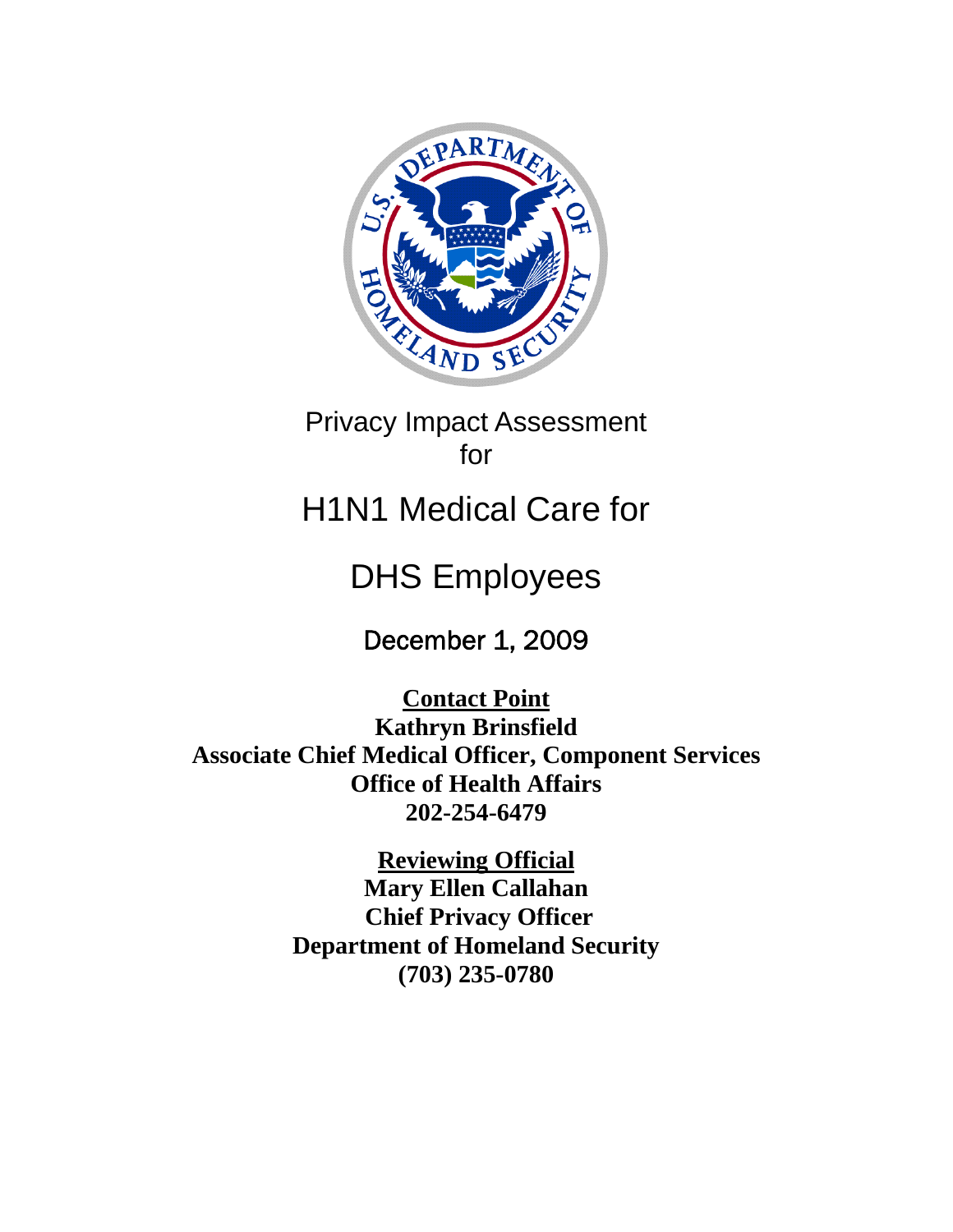

### **Abstract**

The Department of Homeland Security (DHS) Office of Health Affairs (OHA) is issuing Standard Operating Procedures (SOP) to set forth requirements for DHS Components to provide medical care to DHS Mission Critical and Emergency Essential employees located in remote or medically austere environments who either present with influenza-like symptoms, or have been exposed to a probable case of H1N1 Influenza. The SOP will remain in effect for the duration of the Department of Health and Human Services (HHS) -declared public health emergency with respect to H1N1. OHA is conducting this PIA because the SOP involves the collection of personally identifiable information (PII).

### **Overview**

DHS OHA is issuing SOPs entitled "Guidelines for Administration of Antivirals" to set forth requirements for Department of Homeland Security (DHS) Components to provide medical care to designated Mission Critical and/or Emergency Essential individuals who either present with influenza-like symptoms or have been exposed to a probable case of H1N1 influenza, and whose location in a remote or medically austere environment makes the pursuit of medical care by a physician incompatible with mission-critical operational effectiveness (e.g., the employee is unable to leave his/her duty station without compromising his/her mission or safety). The SOP will remain in effect for the duration of the Department of Health and Human Services (HHS) declared public health emergency with respect to H1N1. The SOP requires the collection of personally identifiable information (PII) from DHS Mission Critical and/or Emergency Essential Employees (hereinafter "eligible employees") who voluntarily seek and consent to receive medical treatment in the form of antiviral pharmaceuticals, such as Tamiflu, from designated DHS medical professionals. This SOP also establishes that Components send certain healthrelated information for eligible employees treated, with PII redacted, to OHA and the Chief Administrative Officer's Office of Occupational Safety and Environmental Programs (OSEP) so that DHS is able to track reports of adverse effects of antiviral pharmaceuticals dispensed by DHS medical providers.

The SOP provides direction to DHS federal employees whose official duties include the provision of medical care, who are authorized by their Component to provide medical care, and who are credentialed by the Assistant Secretary for Health Affairs/Chief Medical Officer (ASHA/CMO) (hereinafter referred to as "designated DHS medical care providers"). Specifically, this SOP provides guidance to designated DHS medical care providers on: (1) recognizing symptoms of influenza; (2) implementing the decision to recommend and/or administer/dispense post-exposure prophylaxis; (3) administering/dispensing treatment and postexposure prophylaxis medication; (4) recognizing potential side effects of treatment and postexposure prophylaxis medications; and (5) establishing a tracking mechanism to record DHS cases of probable H1N1 infection in remote or medically austere environments and whether those treated experience any adverse effects from that medication.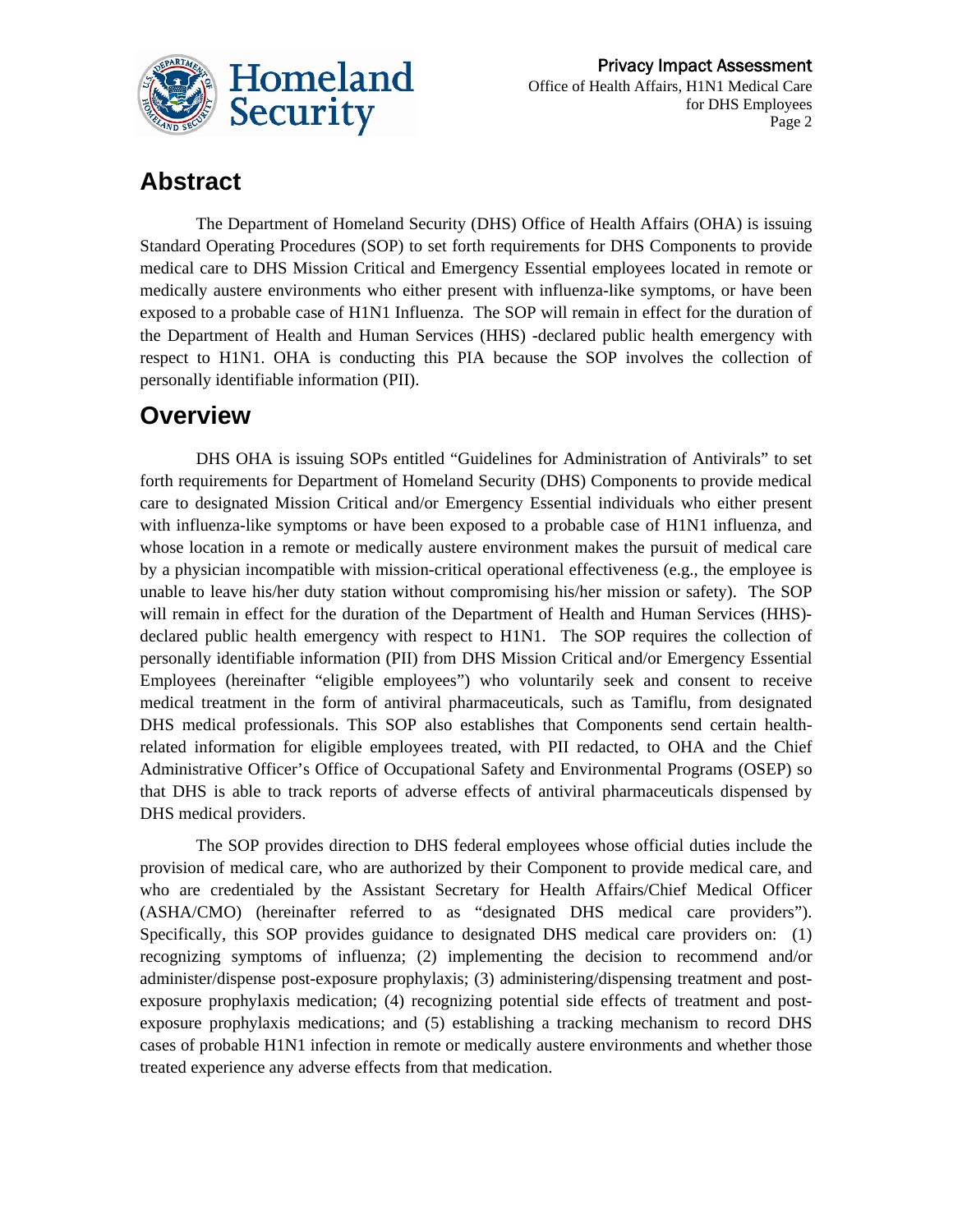

This SOP and its implementation require Components rendering H1N1-related medical care to collect health information from those eligible employees who voluntarily seek evaluation and treatment (where appropriate) from designated DHS medical care providers, to record the results of those evaluations and to document treatment when provided. In addition, eligible employees seeking treatment are required to sign DHS Form 5201, Antiviral Medication Consent – Declination, which states that the employee is aware of his/her right to decline treatment (before any treatment is administered). Designated DHS medical care providers shall document treatment using Standard Form 558 (SF 558), Emergency Care and Treatment Medical Record, or an equivalent form. These forms shall be considered occupational medical records which Component providers shall maintain in Employee Medical Folders (EMFs). These forms will not be duplicated or stored centrally within DHS unless PII in the form has been redacted.

This information will be transmitted, with PII such as names, direct phone numbers, and signature redacted, to OHA and OSEP every 24 hours to enable the Department to track the spread of the H1N1 virus in its workforce in medically austere environments, improve its delivery of medical care to and protect the health of this segment of the DHS workforce, and to report any adverse effects of treatment to the FDA's MedWatch Program, which monitors the safety of human medical products. $<sup>1</sup>$  $<sup>1</sup>$  $<sup>1</sup>$ </sup>

#### *Typical Transaction*

-

In a typical transaction under the SOP, a DHS operational Component Mission Critical employee, for example, a U.S. Customs and Border Protection agent who is stationed in a remote or medically austere environment (i.e, the employee is unable to access medical care due to a particular mission-related circumstance), may voluntarily seek medical care for flu-like symptoms from the DHS medical care provider assigned to his duty station. After a determination as to whether it is appropriate to recommend administration/dispensation of postexposure prophylaxis and receiving consent from the agent for such administration/dispensation, the designated DHS medical provider would request that the eligible employee enter his relevant information in form SF 558 and would evaluate that agent and provide antiviral medication. The designated DHS medical care provider would record the treatment plan in the SF 558 (in addition to the patient-provided information) and this form would be maintained in the agent's Employee Medical File (a hardcopy file similar to a medical chart kept by the provider) and accorded the same security protections as his other occupational medical records. The designated DHS medical care provider would then extrapolate specified information from the SF 558, which would not be PII, and provide that information to OHA and OSEP in a password protected spreadsheet. Should the agent experience any adverse effect due to the administered antiviral medication, such as severe nausea, the designated DHS medical care provider would update the spreadsheet (again not containing PII) and send it to OHA within 24 hours. OHA then forwards this non-personally identifiable information to the Food and Drug Administration's (FDA) MedWatch Program, which monitors the safety of human medical products

<span id="page-2-0"></span><sup>&</sup>lt;sup>1</sup> More information about MedWatch is available at [http://www.fda.gov/Safety/MedWatch/default.htm.](http://www.fda.gov/Safety/MedWatch/default.htm)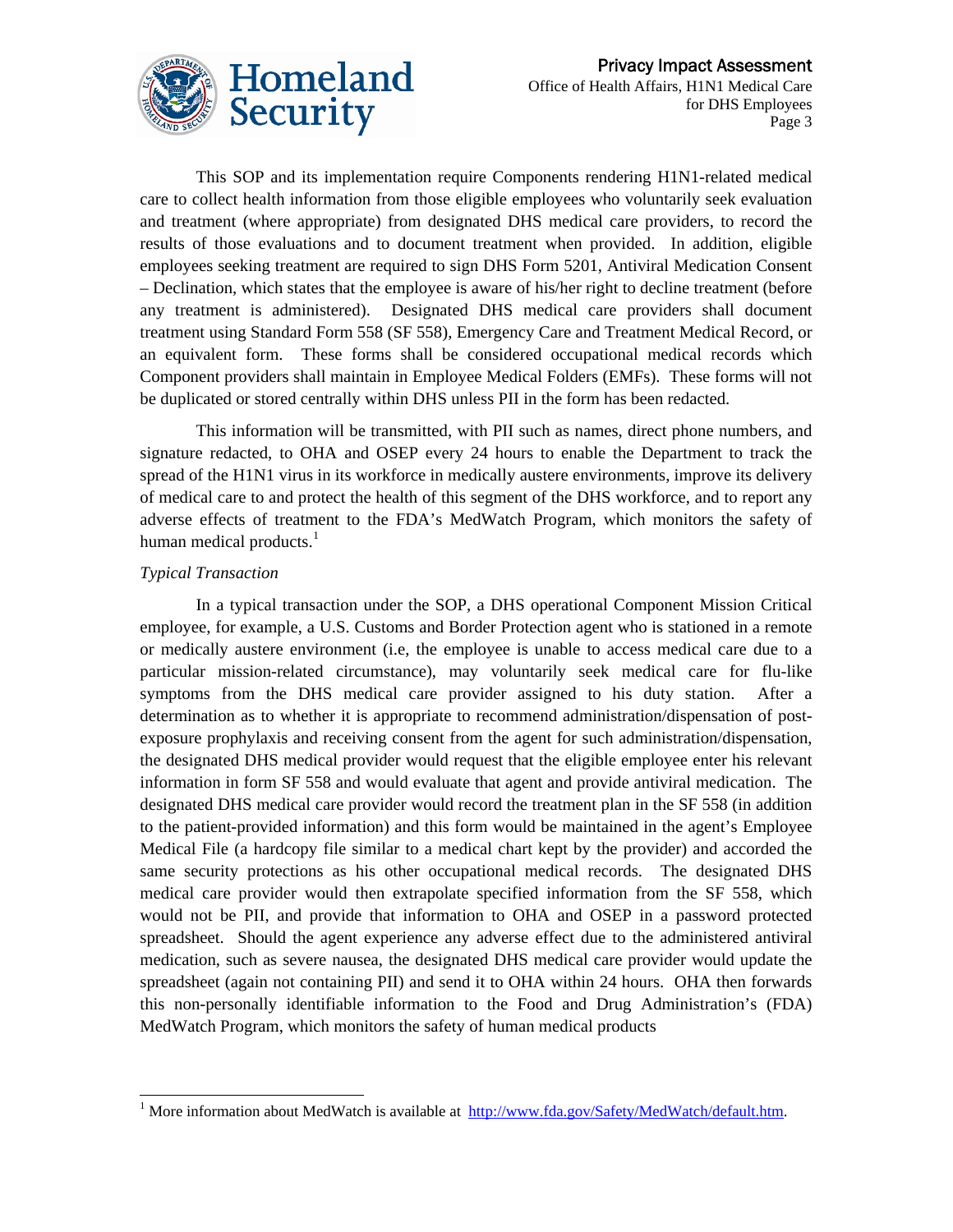

This SOP does not apply to health services provided by, for, or on behalf of the United States Coast Guard (USCG); compliant with Department of Defense, TRICARE, and USCG Commandant Directives and Instructions related to the provision of health services.

### **Section 1.0 Characterization of the Information**

#### **1.1 What information is collected, used, disseminated, or maintained in the system?**

In the course of providing H1N1-related medical care to eligible employees, as directed in the SOP, Component-designated medical care providers collect, use, maintain and disseminate (where appropriate) information from eligible employees that is necessary to render appropriate evaluation and treatment of probable H1N1 infection or exposure and to track potential adverse effects of pharmaceutical treatment administered. This information includes PII that is sensitive both in that it can be used to identify a person as an essential employee and that it contains health information about that individual. Components will collect this information using SF 558, or an equivalent form and maintain that form in the EMF like all other occupational medical files. Information entered into the SF 558 shall include the following information:

- Name, age, location
- Identification number (Social Security Number or other)
- Initial signs and symptoms presented
- Treatment modalities
	- Drug given
	- Dosage and schedule
	- Route
	- Location
	- Date and Time
	- Noted potential contraindications
	- Expiration Date
- Side effects experienced
- Prevention measures
- Disposition
- Follow-up orders

In addition, Components will enter the above listed information, PII redacted, into a password protected spreadsheet and share with OHA and OSEP, to enable the Department to track the spread of the H1N1 virus in its workforce located in remote or medically austere environments, improve its delivery of medical care to and protect the health of that DHS workforce, and to report any adverse effects of treatment to the FDA's MedWatch Program.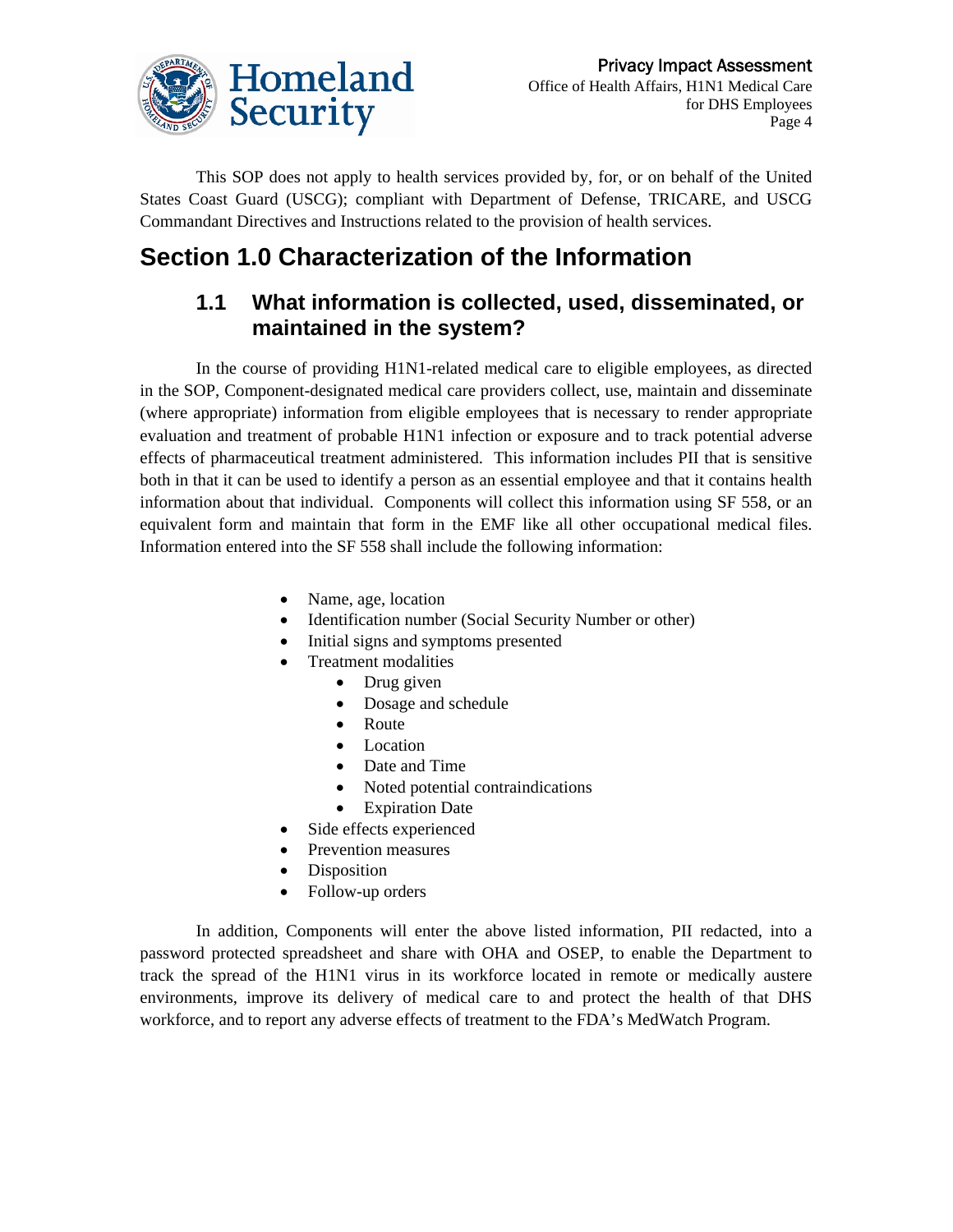

#### **1.2 What are the sources of the information in the system?**

The sources of the information are eligible employees who voluntarily seek medical evaluation and treatment for possible H1N1 infection or exposure. Designated DHS medical care providers collect this information in the form of SF 558s (or equivalent forms) and report treatment provided.

#### **1.3 Why is the information being collected, used, disseminated, or maintained?**

Designated DHS medical care providers collect this information, which includes PII, as part of standard patient care (generally, providers cannot treat patients who will not identify themselves or share certain sensitive health information). The information is collected to protect the health of the DHS workforce in remote or medically austere environments and ensure continuity of operations and safety of DHS personnel in the face of a pandemic by 1) facilitating the appropriate medical evaluation and treatment of eligible employees located in remote or medically austere environments who either present with influenza-like symptoms or who have been exposed to a probable case of H1N1 influenza; 2) tracking the spread of the H1N1 virus in the DHS workforce located in remote or medically austere environments; and 3) monitoring for and reporting adverse effects of treatment to the FDA's MedWatch Program. Collection of PII also enables Component DHS designated medical care providers to alert employees that have been administered/dispensed medications if safety or efficacy issues arise with the administered/dispensed medication.

#### **1.4 How is the information collected?**

Designated DHS medical care providers will collect this information in the form of SF 558s (or equivalent forms). They will enter this information into a spreadsheet, redact names, and supply the redacted information to OHA and OSEP via password protected email.

### **1.5 How will the information be checked for accuracy?**

All employees with active EMFs have access to that folder's contents, including the SF 558 (or equivalent form) which is completed by the DHS designated medical care providers who evaluate and treat the eligible employee seeking care for H1N1 (or H1N1 exposure). Components will work with employees to correct any reported inaccuracies in their EMFs.

PII collected by the designated DHS medical care provider is done in direct consultation with the DHS employee (patient) who is providing the information voluntarily, and so is assumed to be accurate at the time of collection. That PII collected is not further duplicated or shared, which prevents it being inaccurately transmitted or copied.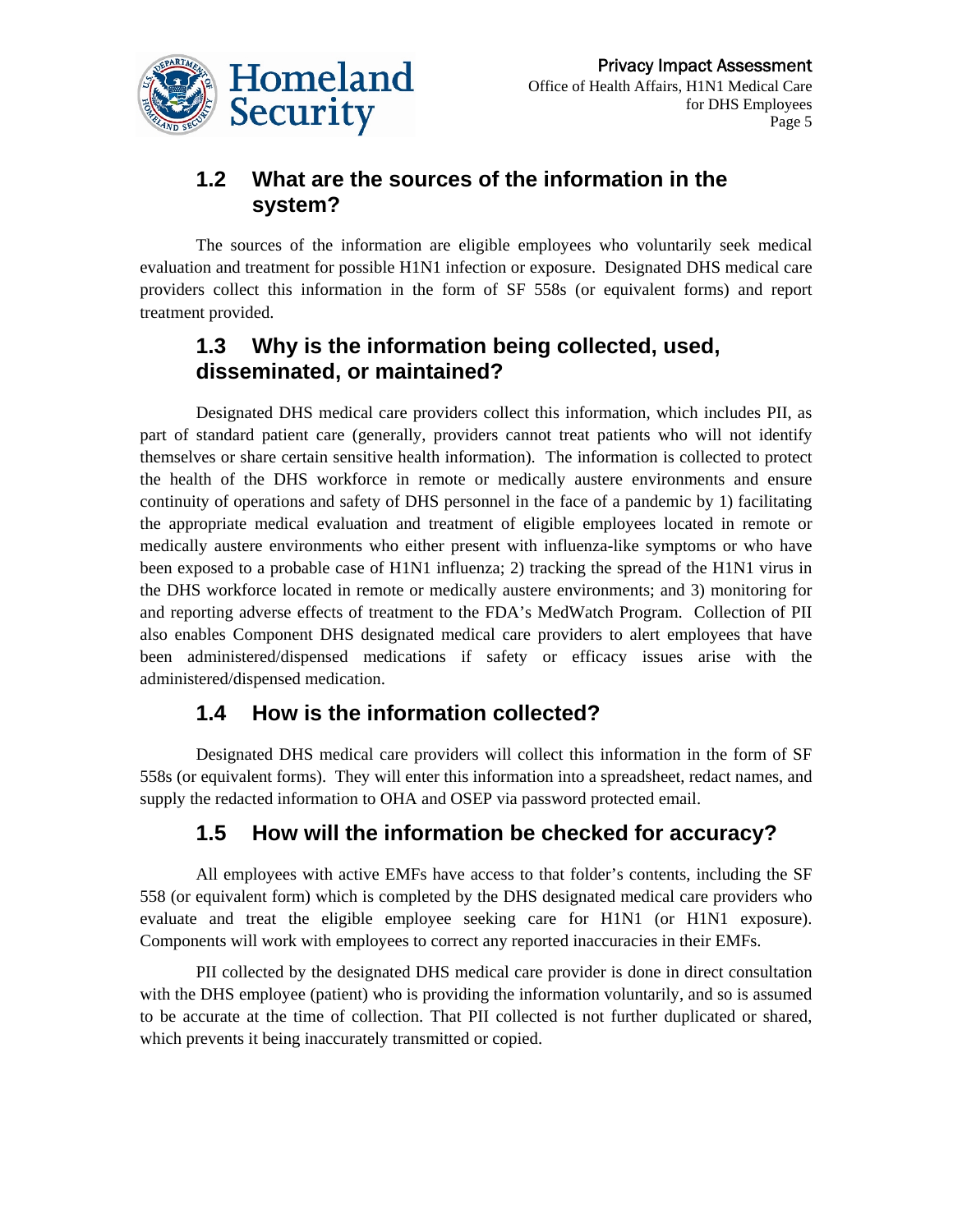

#### **1.6 What specific legal authorities, arrangements, and/or agreements defined the collection of information?**

The ASHA/CMO leads OHA and has primary responsibility within the Department for "medical issues related to natural disasters.' See Section 516 (c) of the Post Katrina Emergency Management and Reform Act, P.L. 109-295, 6 U.S.C. 321e(c). In addition, the Secretary has delegated to the CMO/ASHA responsibility for providing oversight for all medical and health activities of the Department. See Delegation to the Assistant Secretary of Health Affairs and Chief Medical Officer, No. 5001 (signed July 28, 2008). OHA issues this SOP based on these authorities, as well as its CMO authority for "ensuring internal and external coordination of all medical preparedness and response activities of the Department." See  $516(c)(3)$  of PKEMRA.

Component-designated medical care providers collect medical information from eligible employees in accordance with and under the authorities provided in OPM/GOVT-10 System of Records Notice for Employee Medical Files and Part 293, Subpart E of Title 5 of the Code of Federal Regulations, Employee Medical File System Records (2009).

#### **1.7 Privacy Impact Analysis: Given the amount and type of data collected, discuss the privacy risks identified and how they were mitigated.**

While there are inherent privacy risks in collecting health information from employees, this collection of information is necessary to facilitate the medical evaluation and treatment of eligible employees who voluntarily seek care for H1N1 infection (or probable exposure). Receiving evaluation/treatment, and submitting information required for evaluation and treatment, is strictly voluntary, and employees are required to sign a Patient Consent form which states that the employee is aware of his/her right to decline treatment. Once collected, this information is not duplicated or transferred; only de-identified information as is minimally necessary to carry out health-related authorities is reported up to OHA and OSEP.

The SF 558s or equivalent form which captures the sensitive information provided is maintained in an employee's EMF. EMFs are standard files kept by Components for each of their employees whose job has a fitness for duty requirement, and these are generally the same employees who would seek and receive treatment according to the SOPs. In the event that an eligible employee who does not have an EMF (e.g., because the employee does not have a fitness for duty requirement) requests medical care from a designated DHS medical care provider for H1N1, the medical care provider shall create an EMF for that employee consistent with the Component's process for creating EMFs.

The PII collected according to these SOPs will be stored in hard copy format and kept in the same manner as all other existing medical records. The EMF is kept separate from general employee personnel files and is accorded the necessary protections to ensure that this information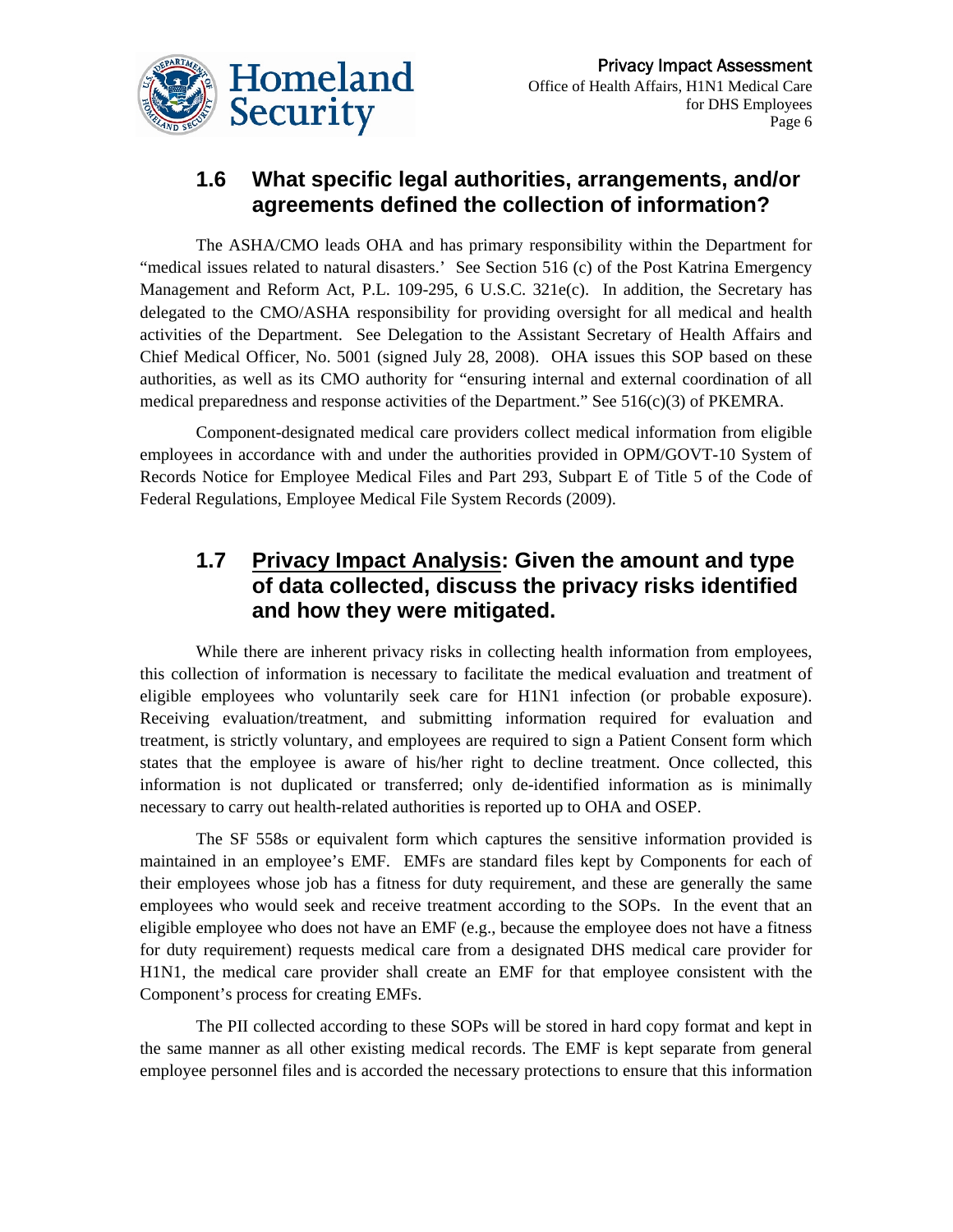

is maintained confidentially. Generally, these protections include that the files are kept in hard copy in a locked file cabinet with limited access inside a secured DHS facility.

### **Section 2.0 Uses of the Information**

The following questions are intended to delineate clearly the use of information and the accuracy of the data being used.

#### **2.1 Describe all the uses of information.**

Designated DHS medical care providers use the information provided by eligible employees seeking treatment for probable H1N1 infection or exposure and captured in the SF 558 (or equivalent form) to review and evaluate employees' medical complaints and help make decisions about what kind of treatment to provide employees (if any). Designated DHS medical care providers collect this information, which includes PII, as part of standard patient care (generally, providers cannot treat patients who will not identify themselves or share certain sensitive health information). The information is collected to protect the health of the DHS workforce in remote or medically austere environments. Collection of PII also enables Component DHS designated medical care providers to alert employees that have been administered/dispensed medications if safety or efficacy issues arise with the administered/dispensed medication.

The designated DHS medical care provider describes the treatment recommended and/or administered on the SF 558. This information is then retained by the Component as an occupational medical record within the EMF during the employee's federal service. Information described in Section 1.1, with the exception of PII, is entered into a password protected spreadsheet. This spreadsheet is shared with OHA and OSEP, enabling the Department to track the spread of the H1N1 virus in its workforce, improve its delivery of medical care, protect the health of the DHS workforce and to report any adverse effects of treatment to the FDA's MedWatch Program.

#### **2.2 What types of tools are used to analyze data and what type of data may be produced?**

There are no data analysis tools associated with the issuance of this SOP or the collection of SOP associated information. OHA, OSEP, and the FDA will be given non-personally identifiable aggregate data to track outbreaks and adverse reactions, which may be used in pattern-recognition and mapping tools to aid in analysis. None of these activities would be traceable back to an individual.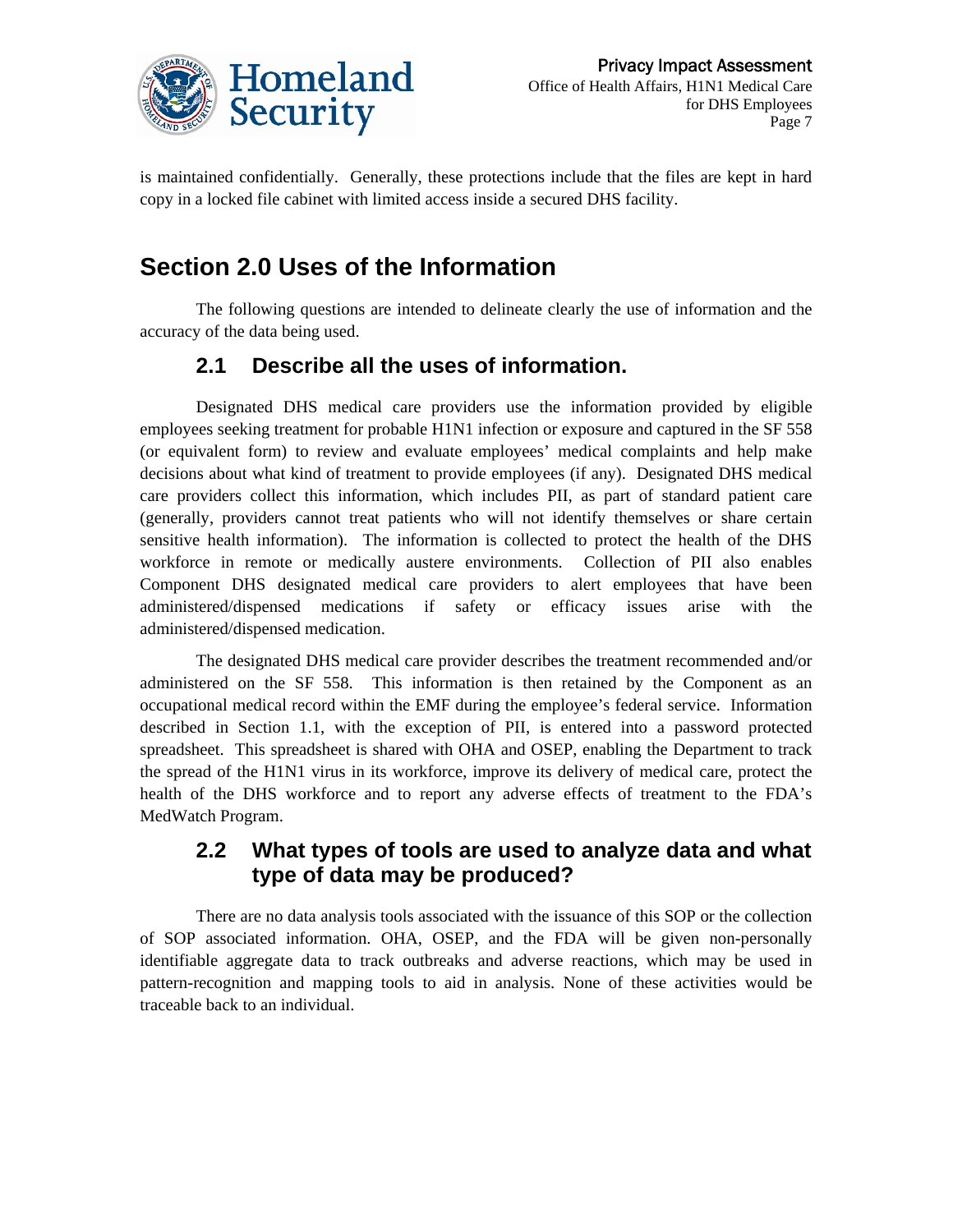

#### **2.3 If the system uses commercial or publicly available data please explain why and how it is used.**

There is no commercial or publicly available data associated with the issuance of this SOP of the collection of SOP associated information. OHA, OSEP, and the FDA will be given non-personally identifiable aggregate data to track outbreaks and adverse reactions, which may be used in pattern-recognition and mapping tools to aid in analysis. None of these activities would be traceable back to an individual.

#### **2.4 Privacy Impact Analysis: Describe any types of controls that may be in place to ensure that information is handled in accordance with the above described uses.**

The primary privacy risk associated with administering medical care to DHS employees is the possibility of information being improperly used beyond the reason for which it was collected. The major mitigation of this risk is the fact that these records are kept in hard copy at provider sites separate from the employee's general personnel file(s). Designated DHS medical care providers record PII on the hard copy SF 558 as part of their standard patient care practices and forward on to OHA and OSEP only non-PII information. Component providers and their staffs keep this PII in paper form in secure facilities and only medical personnel and their administrative staffs have access to these files.

### **Section 3.0 Retention**

The following questions are intended to outline how long information will be retained after the initial collection.

#### **3.1 What information is retained?**

All information recorded in the SF 558s (described in 1.1) is retained by Components in EMFs. The password protected spreadsheets containing this information, with the exception of PII, are retained by OHA and OSEP.

### **3.2 How long is information retained?**

Pursuant to OPM/GOVT 10, the EMF, which contains the SF 558 information and the Patient Consent form, is maintained for the period of the employee's service in the agency and is then transferred to the National Personnel Records Center for storage, or as appropriate, to the next employing federal agency.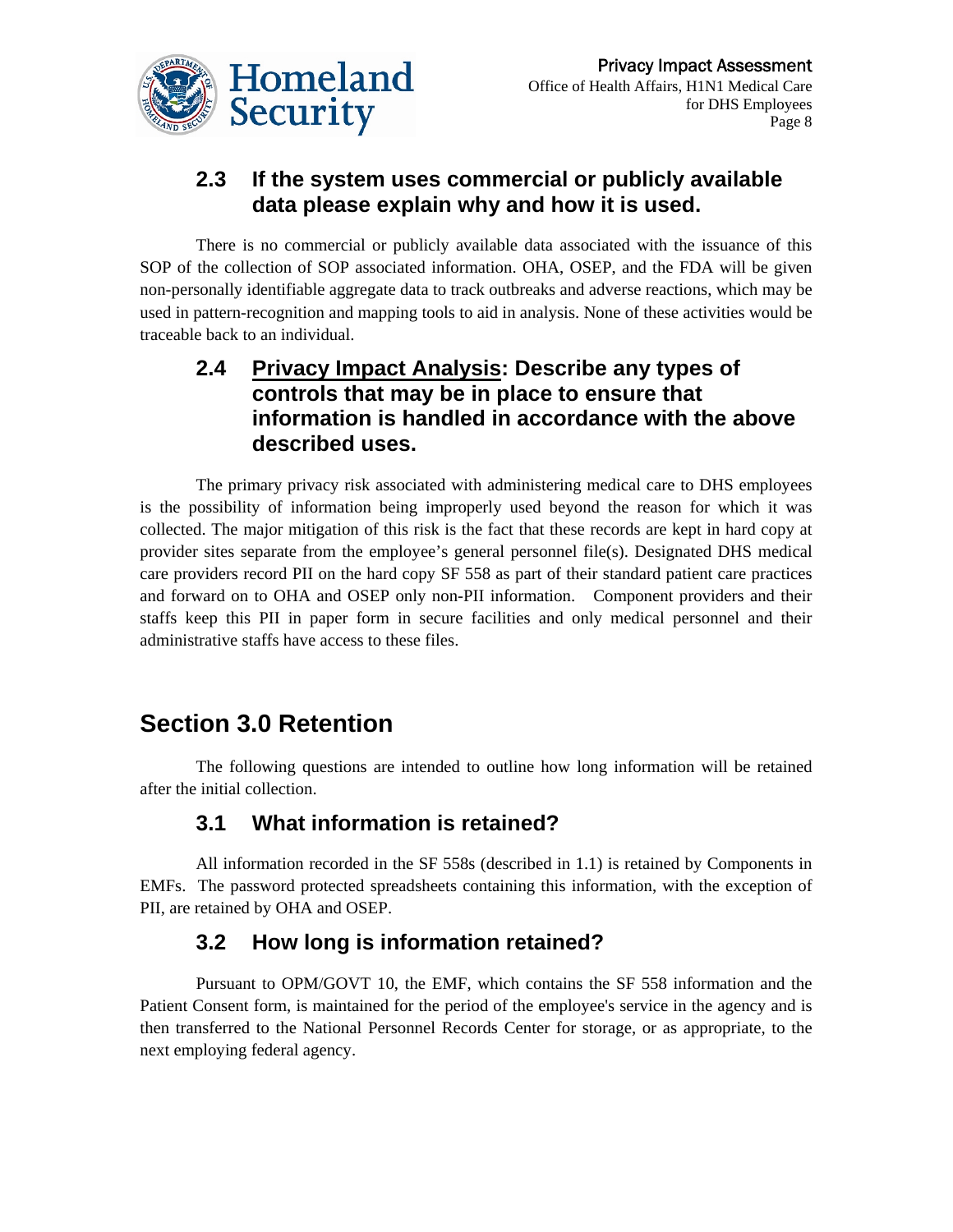

Within 90 days after the individual separates from the federal service, the EMF is sent to the National Personnel Records Center for storage. Destruction of the EMF is in accordance with General Records Schedule-1(21).

#### **3.3 Has the retention schedule been approved by the component records officer and the National Archives and Records Administration (NARA)?**

Information collected pursuant to the SOP is covered under General Schedule 1, Civilian Personnel Files, Section 21, Employee Medical Folder.[2](#page-8-0)

#### **3.4 Privacy Impact Analysis: Please discuss the risks associated with the length of time data is retained and how those risks are mitigated.**

The length of time associated with the retention of information collected pursuant to this SOP is determined by General Records Schedule 21. Privacy risks associated with the retention of information in EMFs are minimal, and DHS seeks to mitigate these risks by maintaining these records in secured facilities and ensuring that only those personnel providing medical treatment, and their administrative staffs, have access to these files.

### **Section 4.0 Internal Sharing and Disclosure**

The following questions are intended to define the scope of sharing within the Department of Homeland Security.

#### **4.1 With which internal organization(s) is the information shared, what information is shared and for what purpose?**

The de-identified information (described in 1.1) is shared with OHA and OSEP to enable the Department to track the spread of the H1N1 virus in its workforce, improve its delivery of medical care, protect the health of the DHS workforce and to report any adverse effects of treatment to FDA's MedWatch Program, which monitors the safety of human medical products.

### **4.2 How is the information transmitted or disclosed?**

The subject information is generally shared via a password protected spreadsheet, with PII not included.

 $\overline{a}$ 

<span id="page-8-0"></span><sup>&</sup>lt;sup>2</sup> More information on the Employee Medical Folder is available at http://www.archives.gov/recordsmgmt/ardor/grs01.html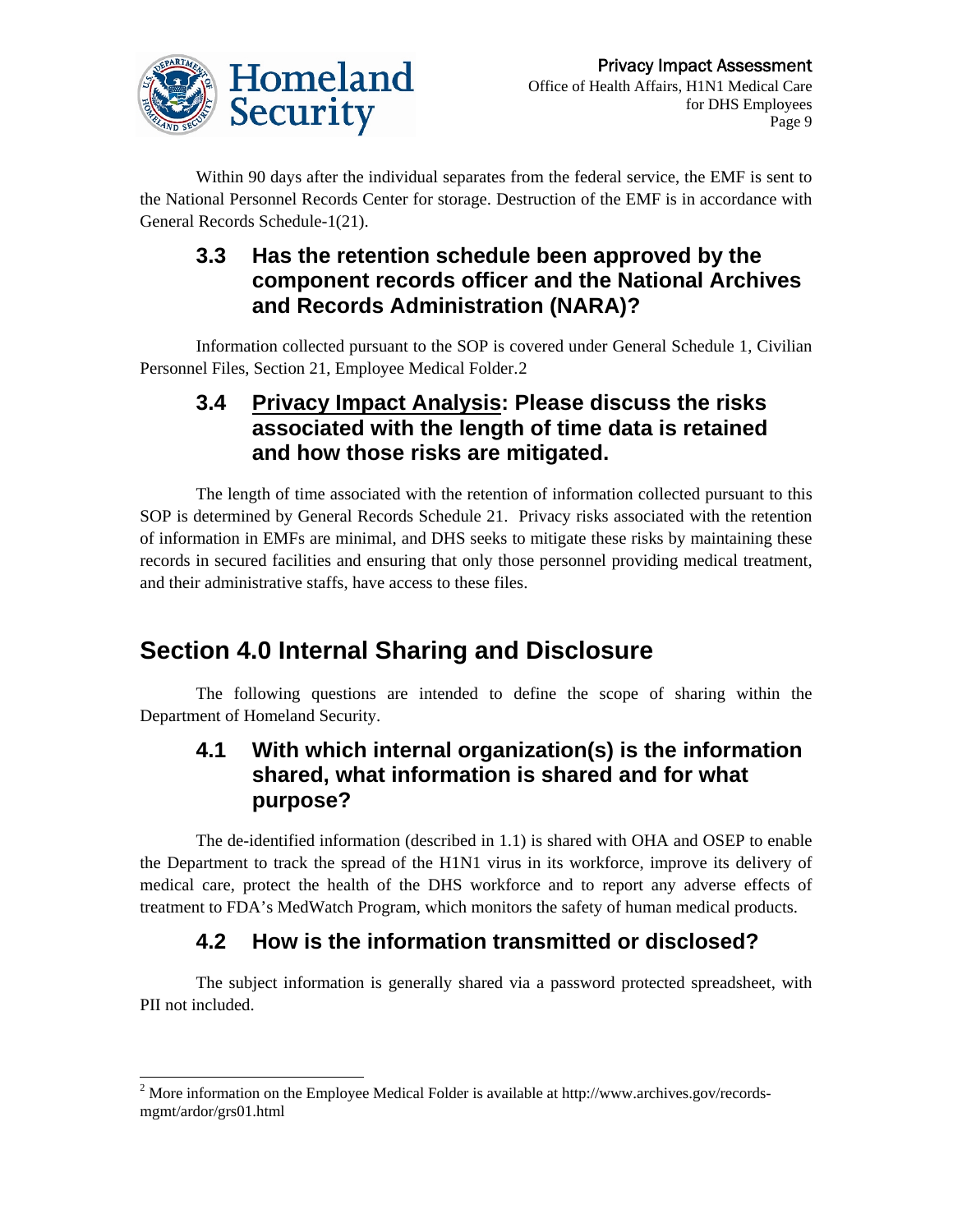

### **4.3 Privacy Impact Analysis: Considering the extent of internal information sharing, discuss the privacy risks associated with the sharing and how they were mitigated.**

There are risks inherent in sharing health related information. Seeking medical care for H1N1 infection or exposure is voluntary, and therefore supplying information needed to facilitate evaluation and treatment is also voluntary. Internal sharing of this health information is minimal (only to OHA and OSEP) and information supplied does not include PII. The privacy risks of collecting and retaining health information to facilitate treatment of H1N1 related cases are outweighed by the risks of not providing such treatment in the face of a pandemic which has the potential to interrupt continuity of operations.

### **Section 5.0 External Sharing and Disclosure**

The following questions are intended to define the content, scope, and authority for information sharing external to DHS which includes federal, state and local government, and the private sector.

#### **5.1 With which external organization(s) is the information shared, what information is shared, and for what purpose?**

Information described in Section 1.1, with the exception of PII, may be shared with FDA's MedWatch Program, which monitors the safety of human medical products.

**5.2 Is the sharing of personally identifiable information outside the Department compatible with the original collection? If so, is it covered by an appropriate routine use in a SORN? If so, please describe. If not, please describe under what legal mechanism the program or system is allowed to share the personally identifiable information outside of DHS.** 

Sharing of PII outside of the Department is not necessary. The only instance in which the PII collected via this SOP would be shared outside the Department would be when the EMF is shared with or transferred to another Department, such as at the employee's request if he were to work for another agency that requires EMFs.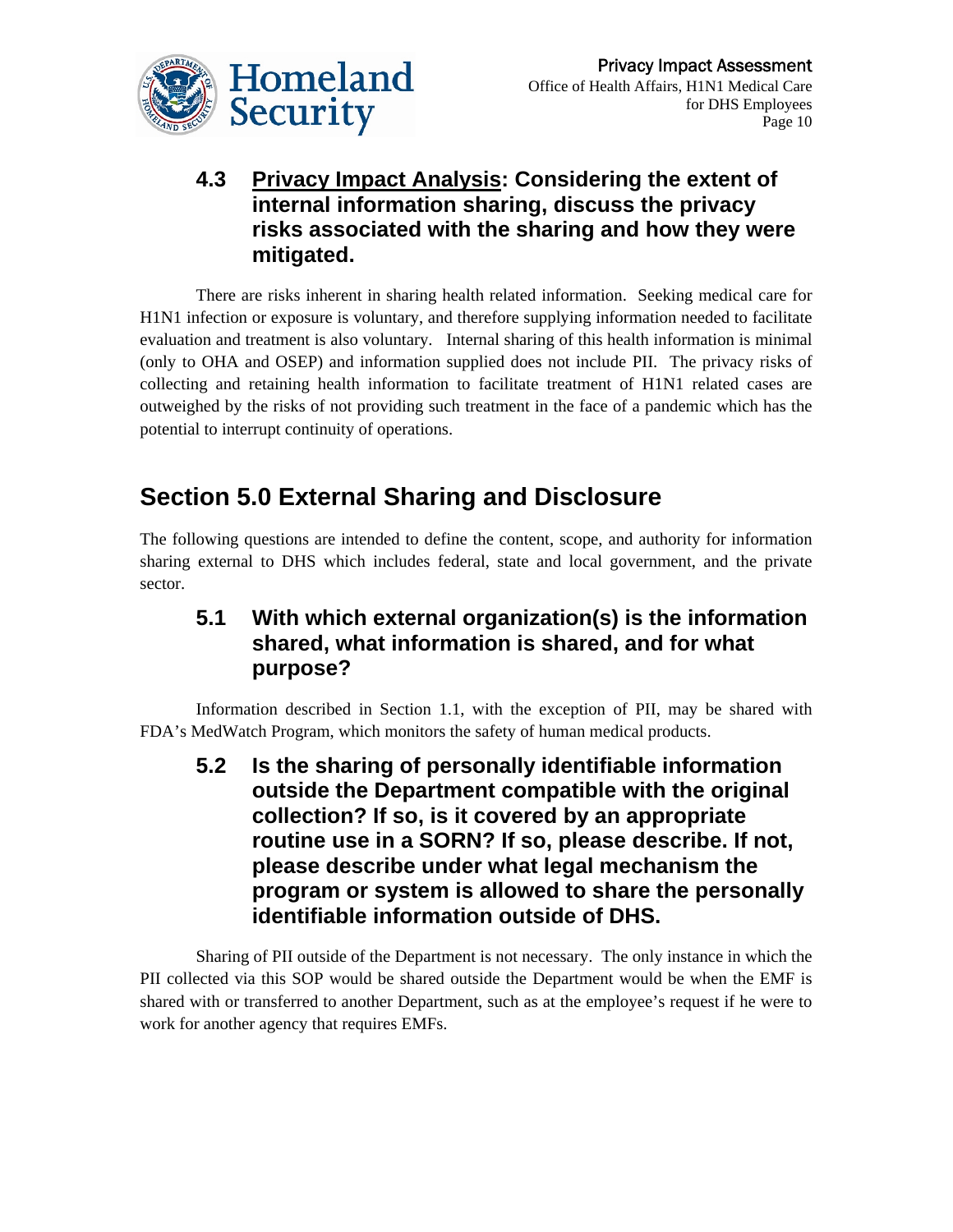

#### **5.3 How is the information shared outside the Department and what security measures safeguard its transmission?**

Information described in Section 1.1, with the exception of PII, may be shared with FDA's MedWatch program. This sharing will generally be conducted via email with password protected attachments.

#### **5.4 Privacy Impact Analysis: Given the external sharing, explain the privacy risks identified and describe how they were mitigated.**

The information (described in Section 1.1) is shared only with FDA's MedWatch program to track potential adverse effects of H1N1 treatment. The privacy risks inherent in sharing this information, which are minimal because PII is not shared, are outweighed by the risks of not tracking potential adverse effects of treatment for H1N1.

### **Section 6.0 Notice**

The following questions are directed at notice to the individual of the scope of information collected, the right to consent to uses of said information, and the right to decline to provide information.

#### **6.1 Was notice provided to the individual prior to collection of information?**

Eligible employees seeking treatment for H1N1 infection and/or exposure are notified of their right to decline treatment and are required to sign DHS Form 5201, Antiviral Medication Consent – Declination, which verifies that they understand this right. In addition, prior to any evaluation taking place, eligible employees requesting treatment shall acknowledge receipt of the attached Privacy Act Statement (in Appendix A). Eligible employees are always present at the time this information is collected and are provided the required notification by the OPM/GOVT-10 Employee Medical File System of Records Notice, DHS/ALL-002 (71 FR 3536) which covers the collection of such occupational medical records.

#### **6.2 Do individuals have the opportunity and/or right to decline to provide information?**

Yes. Eligible employees have the right to decline to give information by declining evaluation and treatment.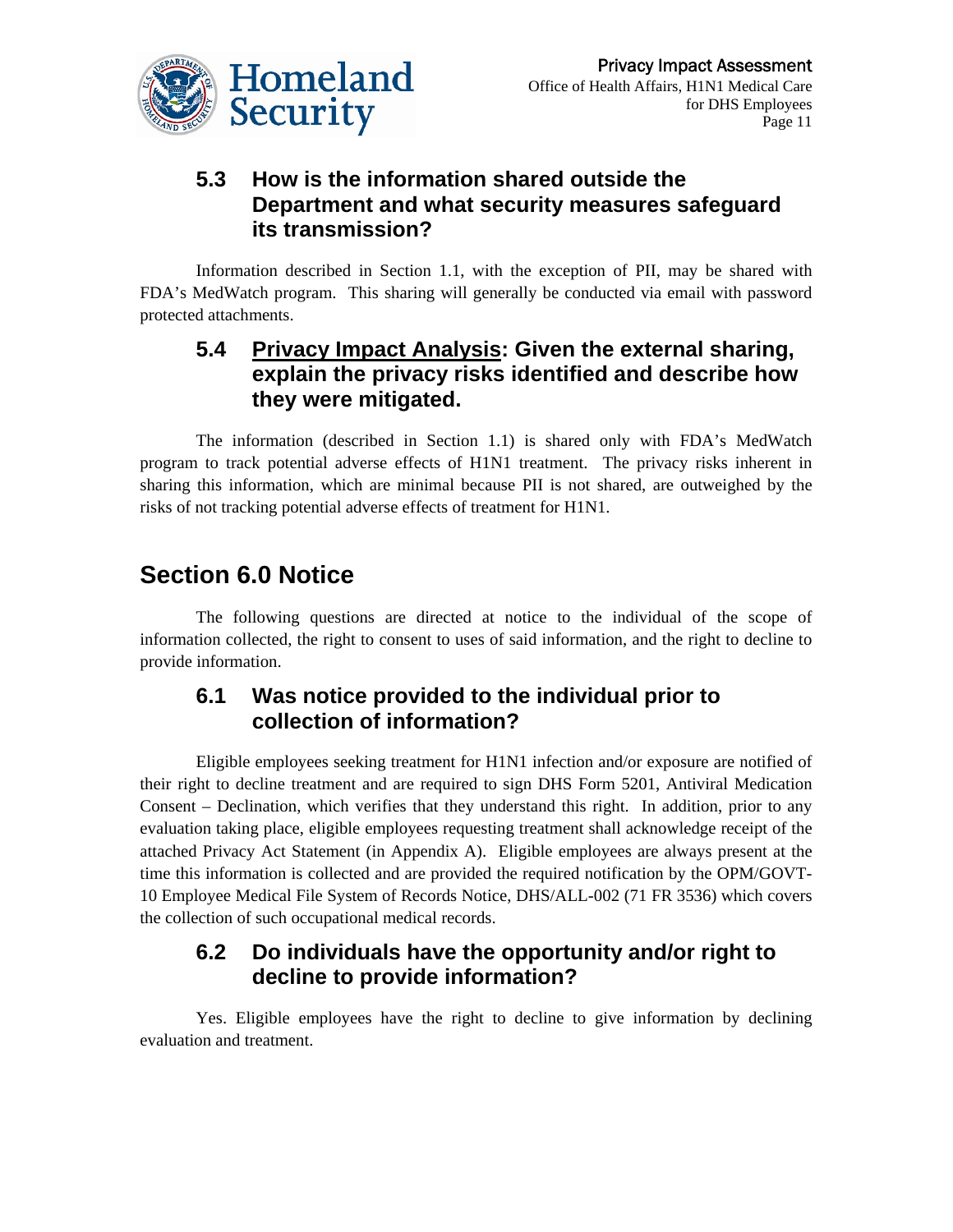

#### **6.3 Do individuals have the right to consent to particular uses of the information? If so, how does the individual exercise the right?**

Although an eligible employee who received medical treatment from a designated DHS medical care provider may not consent to particular uses of the information collected, the information which contains PII is kept on file within the Component in secure facilities and is retrieved only in the event that DHS learns of a problem with the administered medication which requires notification of the affected employee.

#### **6.4 Privacy Impact Analysis: Describe how notice is provided to individuals, and how the risks associated with individuals being unaware of the collection are mitigated.**

Eligible employees seeking treatment for H1N1 infection and/or exposure are notified of their right to decline treatment, and therefore their right to decline to provide health information. The Department reduces the privacy risks associated with the collection of this information by keeping all PII collected secured by locking file cabinets or locked file rooms within the Component medical facility that directly collects the information.

### **Section 7.0 Access, Redress and Correction**

The following questions are directed at an individual's ability to ensure the accuracy of the information collected about them.

#### **7.1 What are the procedures that allow individuals to gain access to their information?**

All employees have access to their EMFs through their respective personnel departments.

In addition, the Freedom of Information Act (FOIA) and the Privacy Act allow individuals to gain access to their own information. Specific information on how to do so is posted on the DHS public-facing website at www.dhs.gov/foia under "How to Submit a FOIA Request."

#### **7.2 What are the procedures for correcting inaccurate or erroneous information?**

There are no standardized DHS procedures for correcting inaccuracies in EMFs. Employees may periodically review their EMFs and work with their respective personnel departments to resolve any perceived inaccuracies in their file. As noted above, employees can also file requests under the FOIA and the Privacy Act to gain access to their own information.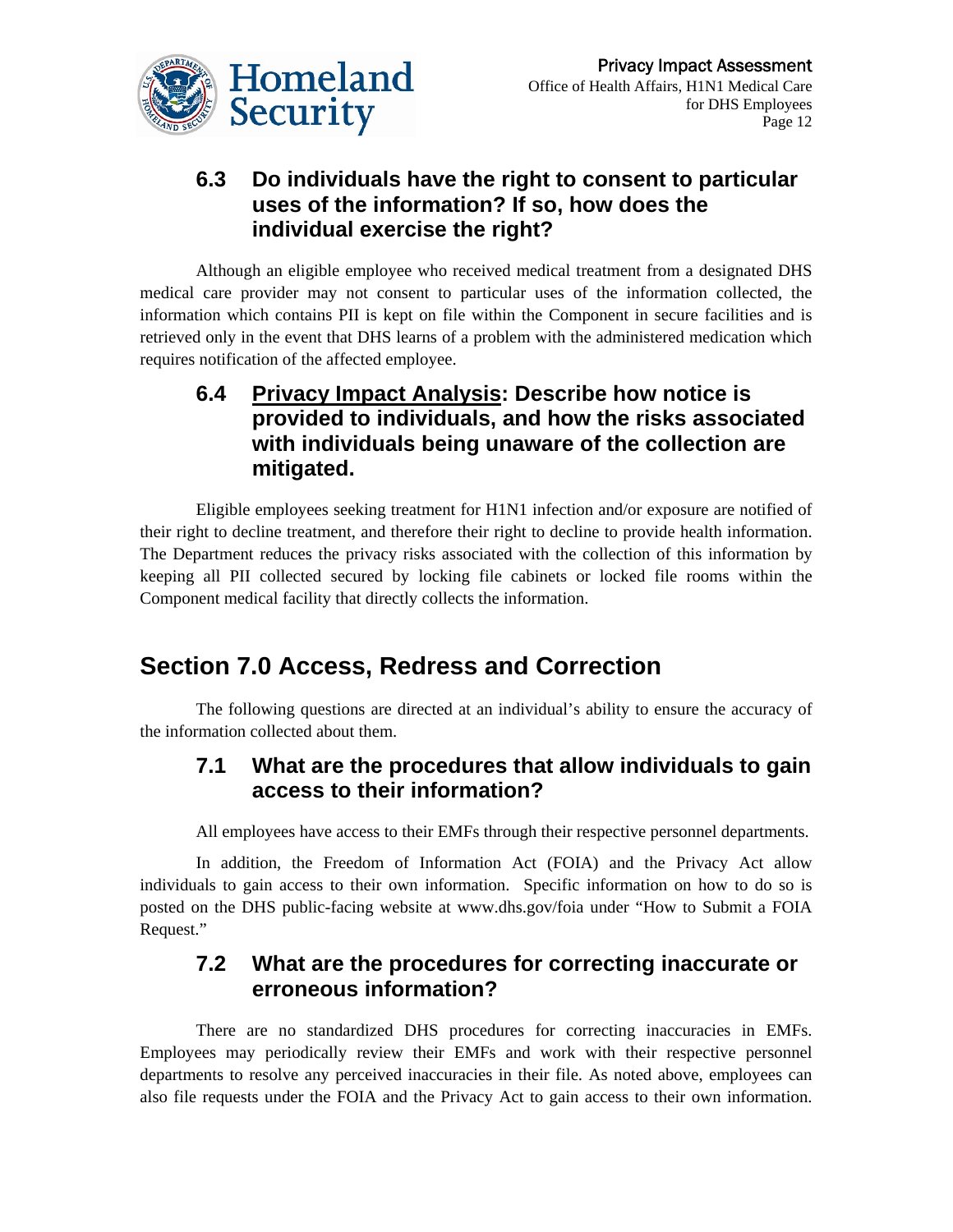

Specific information on how to do so is posted on the DHS public-facing website at dhs.gov/foia under "How to Submit a FOIA Request."

### **7.3 How are individuals notified of the procedures for correcting their information?**

 $N/A$ 

#### **7.4 If no formal redress is provided, what alternatives are available to the individual?**

Formal redress is provided as outlined above. Employees may periodically review their EMFs and work with their respective personnel departments to resolve any perceived inaccuracies in their file.

#### **7.5 Privacy Impact Analysis: Please discuss the privacy risks associated with the redress available to individuals and how those risks are mitigated.**

There are no privacy risks associated with the redress available to individuals.

## **Section 8.0 Technical Access and Security**

The following questions are intended to describe technical safeguards and security measures.

#### **8.1 What procedures are in place to determine which users may access the system and are they documented?**

Those who have access to eligible employees' EMFs (i.e, medical care providers and their staffs) have access to the information collected pursuant to the SOP.

#### **8.2 Will Department contractors have access to the system?**

Contractors who have a role in the medical evaluation and treatment of employees (and administrative aspects of that care) may have access to this information.

#### **8.3 Describe what privacy training is provided to users either generally or specifically relevant to the program or system?**

All DHS personnel are required to participate in annual privacy training.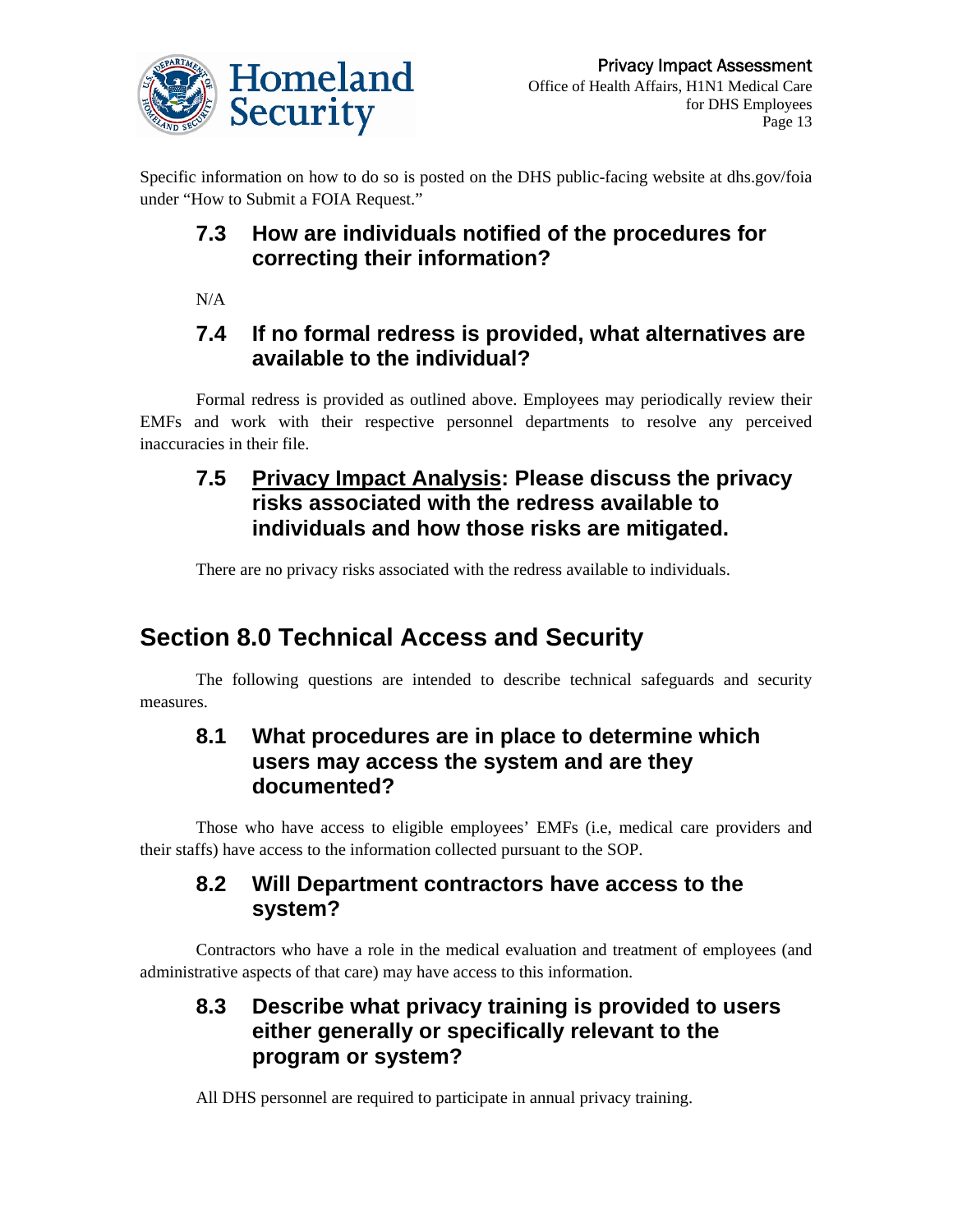

### **8.4 Has Certification & Accreditation been completed for the system or systems supporting the program?**

No. The SOPs and collection do not involve an IT system and so are not subject to IT security requirements.

#### **8.5 What auditing measures and technical safeguards are in place to prevent misuse of data?**

The technical safeguards that components use to safeguard EMFs are in place to protect this information.

#### **8.6 Privacy Impact Analysis: Given the sensitivity and scope of the information collected, as well as any information sharing conducted on the system, what privacy risks were identified and how do the security controls mitigate them?**

Since eligible employees already have EMFs which contain sensitive PII, the implementation of OHA's SOP does not create additional privacy risks.

### **Section 9.0 Technology**

The following questions are directed at critically analyzing the selection process for any technologies utilized by the system, including system hardware, RFID, biometrics and other technology.

### **9.1 What type of project is the program or system?**

Components maintain EMFs in paper form, and these documents are kept in locked facilities at all times.

#### **9.2 What stage of development is the system in and what project development lifecycle was used?**

N/A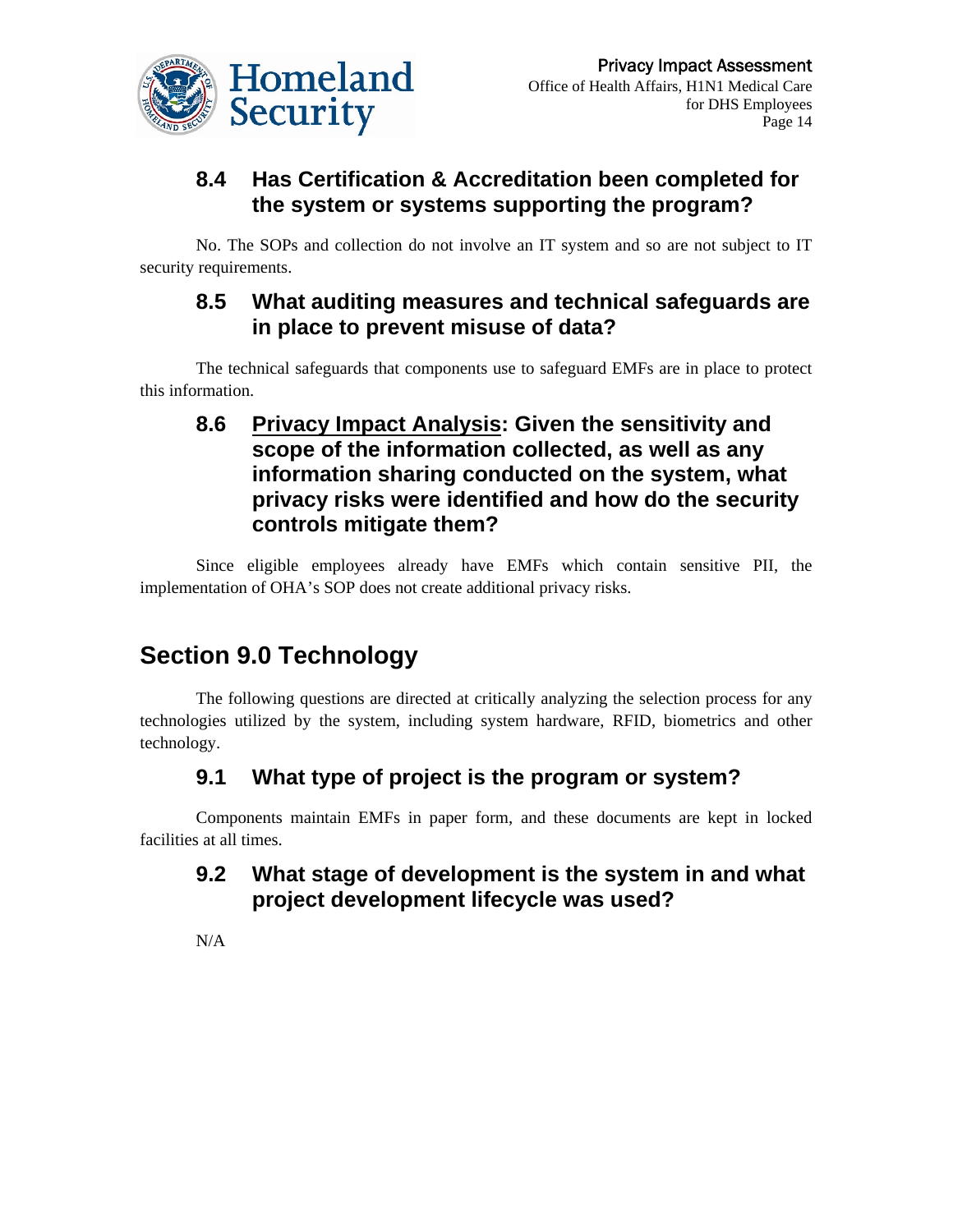

#### **9.3 Does the project employ technology which may raise privacy concerns? If so please discuss their implementation.**

No.

### **Responsible Officials**

Colleen O'Keefe, Privacy Officer Office of Health Affairs Department of Homeland Security

### **Approval Signature**

Original signed and on file with the DHS Privacy Office

Mary Ellen Callahan Chief Privacy Officer Department of Homeland Security